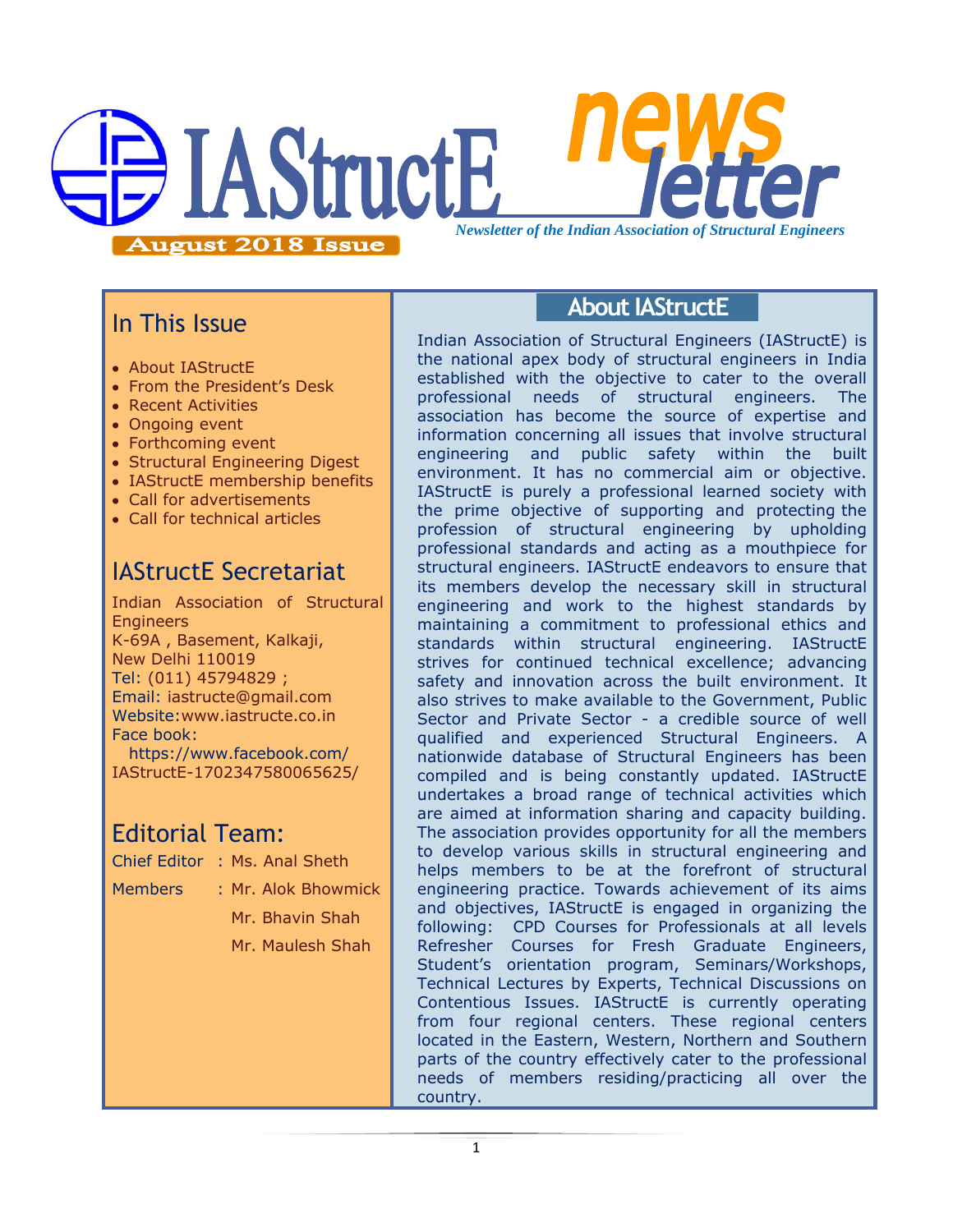## From the President's desk



Dear Friends,

I am happy to inform you that our Refresher Course on "Concrete Bridge Design Using – Code of Practice for Concrete Road Bridges (IRC 112)", which was launched on 18th August 2018is going well with 60 participants.

You are also aware that IAStructE is organizing an International Seminar on Earthquake / Wind Resilience in Buildings and Bridges with Vibration Control – Base Isolation and Dampers scheduled to be during 14-15 September 2018 at

CSOI, Chanakyapuri, and New Delhi. The Speakers from Japan, USA and other countries are invited to deliver the lectures on the latest technologies and trends in building earthquake resilience through vibration control. You are requested to register for the same and encourage other engineers from your organization to register for the same. You may also circulate the message about the seminar to your contacts. IAStructE Secretariat may be contacted for more information.

I am pleased to inform you that the July-September issue of Structural Engineering Digest (SED) is in under print and you will get the copy of the journal very soon. Meanwhile, I would once again request you to contribute articles, case studies & advertisement for the next issues.

You are requested to circulate the information of the upcoming events among your contacts & engineers friends who may be interested in attending these technical events. Your views, comments, and suggestions on various aspects of IAStructE are welcome.

Best Regards

Manoj Mittal

### **Recent Activities**

#### **Technical Lecture**

1. A Technical Lecture by Mr. S. K. Dhawan, Former Chief Engineer, and CPWD on the topic "Advancement in Concrete Technology" was organized on 23<sup>rd</sup> August 2018 at CDC, India Habitat Centre, and Lodhi Road, New Delhi.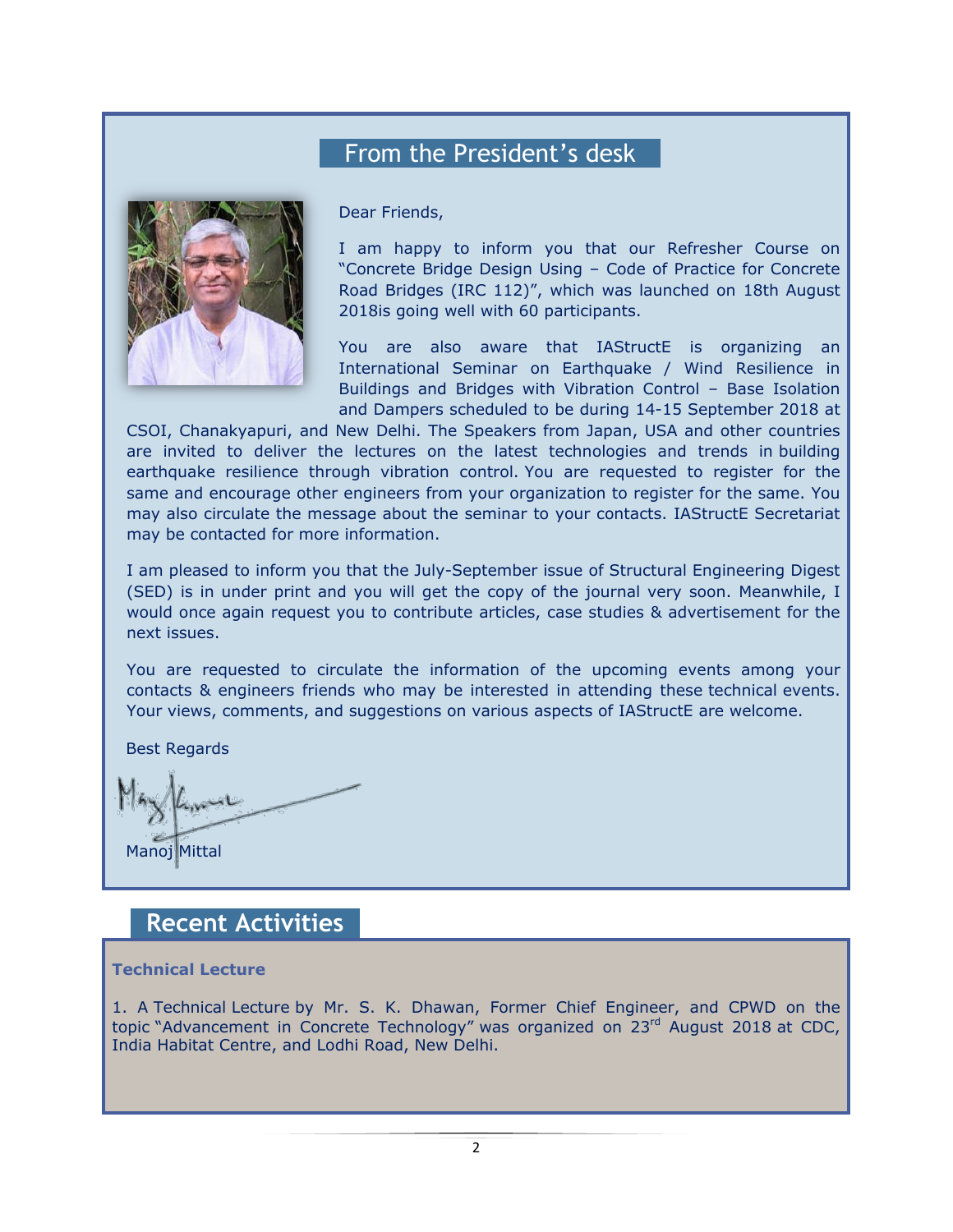#### **IAStructE Student Chapter Launched at MCET, Hyderabad**

Official launch of IAStructE-Student Chapter at Methodist College of Engineering and Technology (MCET), Hyderabad was held on Friday, 10th August 2018 by Shri. S.P. Anchuri, Vice President (South), IAStructE and Prof. R. Pradeep Kumar, IAStructE Chairman, Telangana State, in the presence of Prof. M Lakshmipathi Rao, Director, MCET,Prof. Akshay Naidu, Head of Civil Engg Dept. MCET and Mr. E Rohit Raj, Convener of Student Chapter.

Followed by the launch, a Technical Summit on "Improving Aesthetics of Cities with Architectural Concrete was organised by IAStructE Student Chapter of MCET. The summit was supported by RMCMA. Ar. Harish Vangara, Landscape Architect gave presentation on Architectural Concrete: Need, Applications and Case Studies and Ms. Rupali Bharambe, Proprietor, Rishika Enterprises gave lecture on Case Studies in Stamped Concrete. Followed by that a Road show coordinated by Er. C. Yedukondalu, Technical Head, ACC Cements for AP & Telangana. Concluding remarks were given by Shir. Narsimha Reddy, RMCMA.

Over 200 students participated enthusiastically in the event and interacted with the speakers throughout the event.



#### Some Glimpses of the event

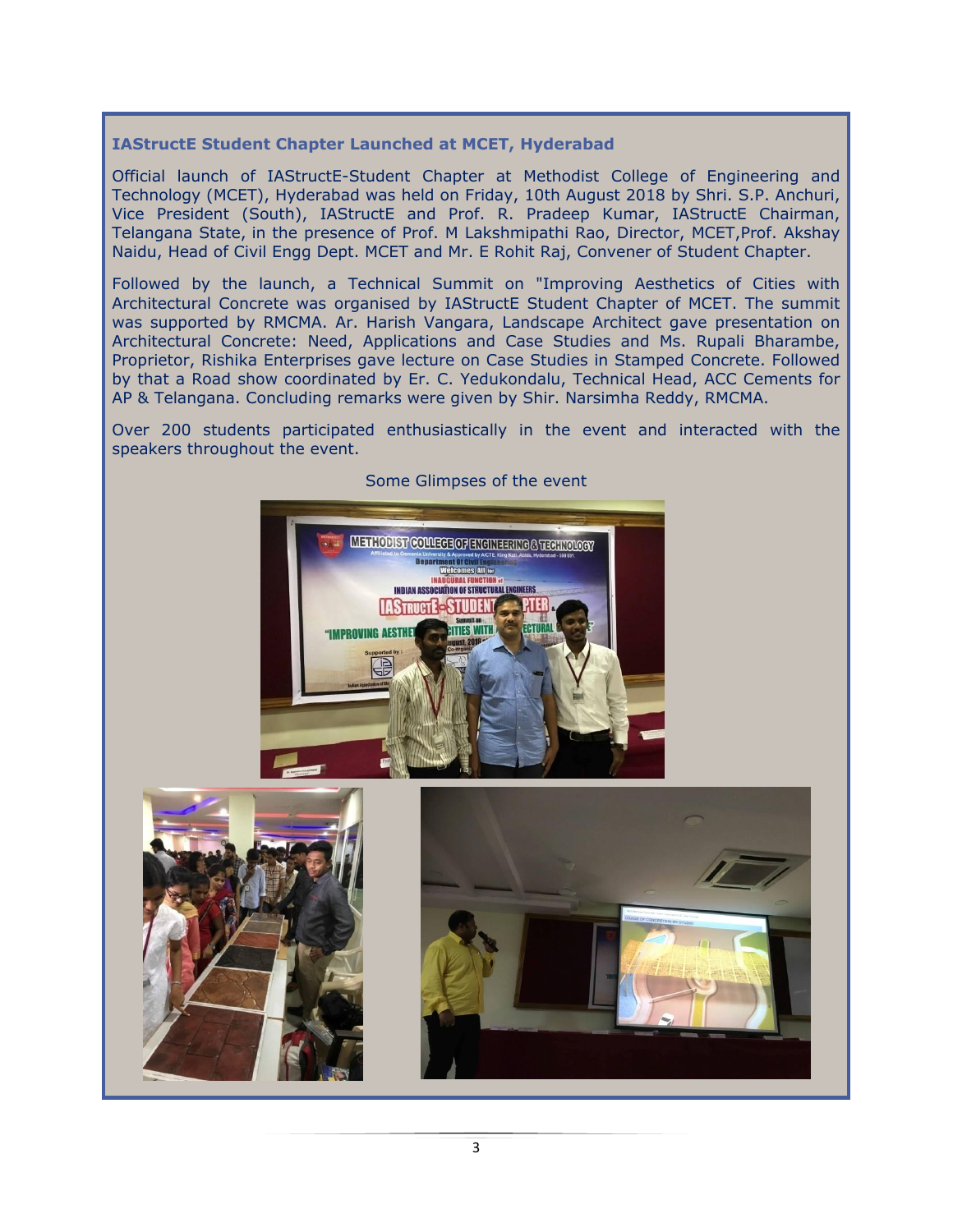## Ongoing Event

#### **Refresher Course**

Refresher Course on "**Concrete Bridge Design Using Code of Practice for Concrete Road Bridges (IRC 112)**" has been launched on 18th August 2018 at PHD Chamber of Commerce & Industry, PHD House, 4/2 Siri Institutional Area, August Kranti Marg, New Delhi. The course will continue till 06 October 2018. The lectures are being held on every Saturday morning from 9.00 AM to 01.15 PM. Prof Mahesh Tandon is the Course Coordinator. 60 delegates have registered for participating in the course.





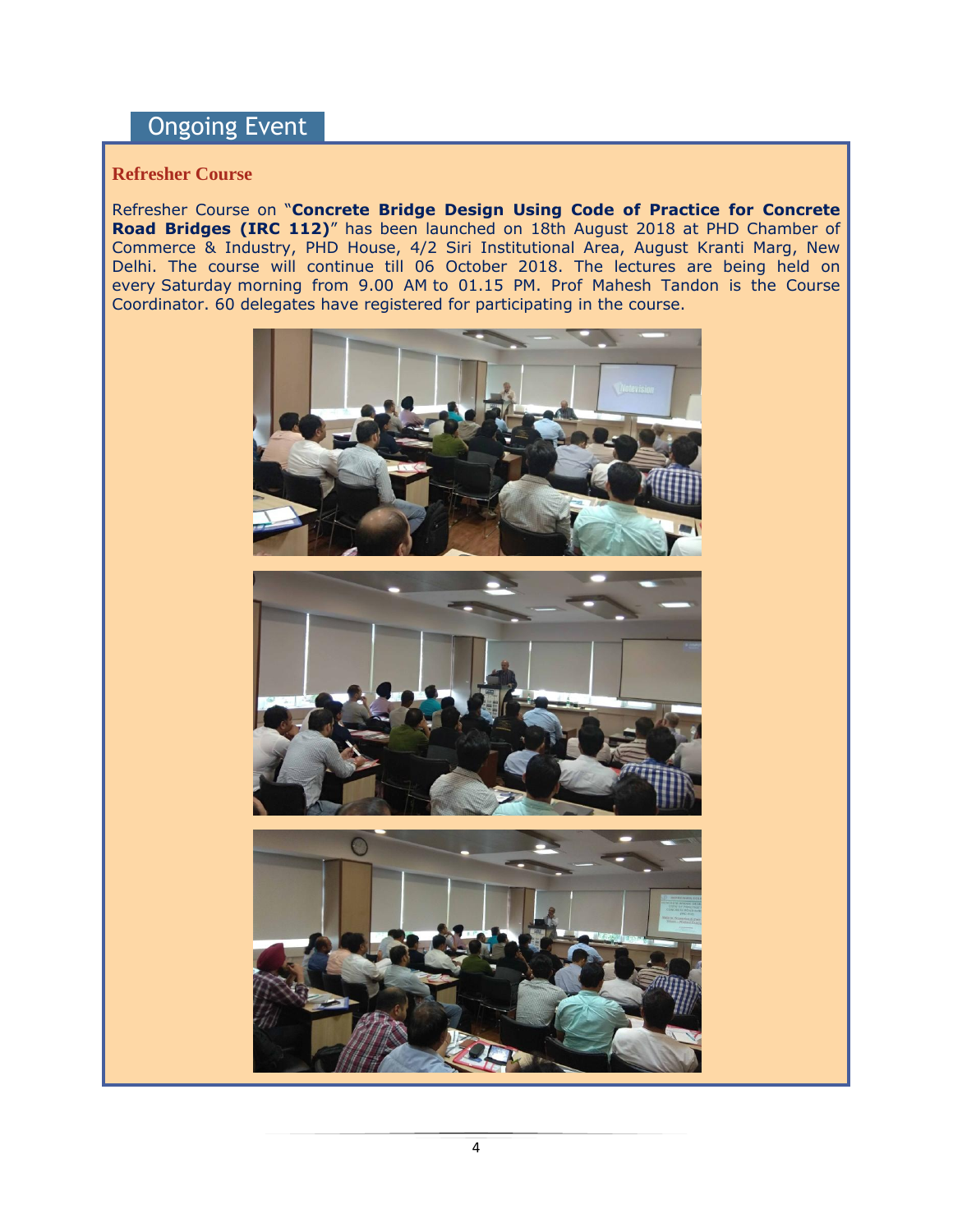### Forthcoming event

#### **International Seminar**

International Seminar on Earthquake / Wind Resilience in Buildings and Bridges with Vibration Control – Base Isolation and Dampers is scheduled to be held on 14-15 September 2018 at Civil Services Officers" Institute (CSOI), Vinay Marg, Chanakyapuri, New Delhi 110021. International experts from Japan and USA have already confirmed their participation. Also Indian experts who are familiar with the subject will also be invited to share their experience. These experts will shed light on the latest technologies and trends in building earthquake resilience through vibration control. and to deliver the lectures on the following topics:

- i) Global Trends in Vibration Control Recent earthquakes and next concept for earthquake design including Case Studies
- ii) Performance of Buildings with and without Vibration Controlled Devices during major Earthquakes including Case Studies.
- iii) Quantifying Resilience in Buildings & Bridges as per FEMA &REDi
- iv) Performance of Bridges in major earthquakes with and without vibration control devices during major Earthquakes/ wind events including Case Studies
- v) Formulation of Indian Code on Vibration Control--Emulation and Value Addition

Interested professional may contact IAStructE Secretariat [\(iastructe@gmail.com\)](mailto:iastructe@gmail.com) for further details or visit [www.iastructe.co.in](http://www.iastructe.co.in/) for downloading the brochure. Registration fee shall be Rs. 8000/- for IAStructE members, Rs 5000/- for Students and Rs.10,000/- for nonmembers. Group discount of 10% shall be available in case there are more than 3 numbers of participants from the same organization.

## Structural Engineering Digest

The technical articles, research reports, project report, case studies etc. on a topic of relevant to Structural Engineering are invited for future issues of Structural Engineering Digest (SED). The article, along with the photograph and brief resume of the Author may be sent to the Secretariat at [iastructe@gmail.com.](mailto:iastructe@gmail.com)